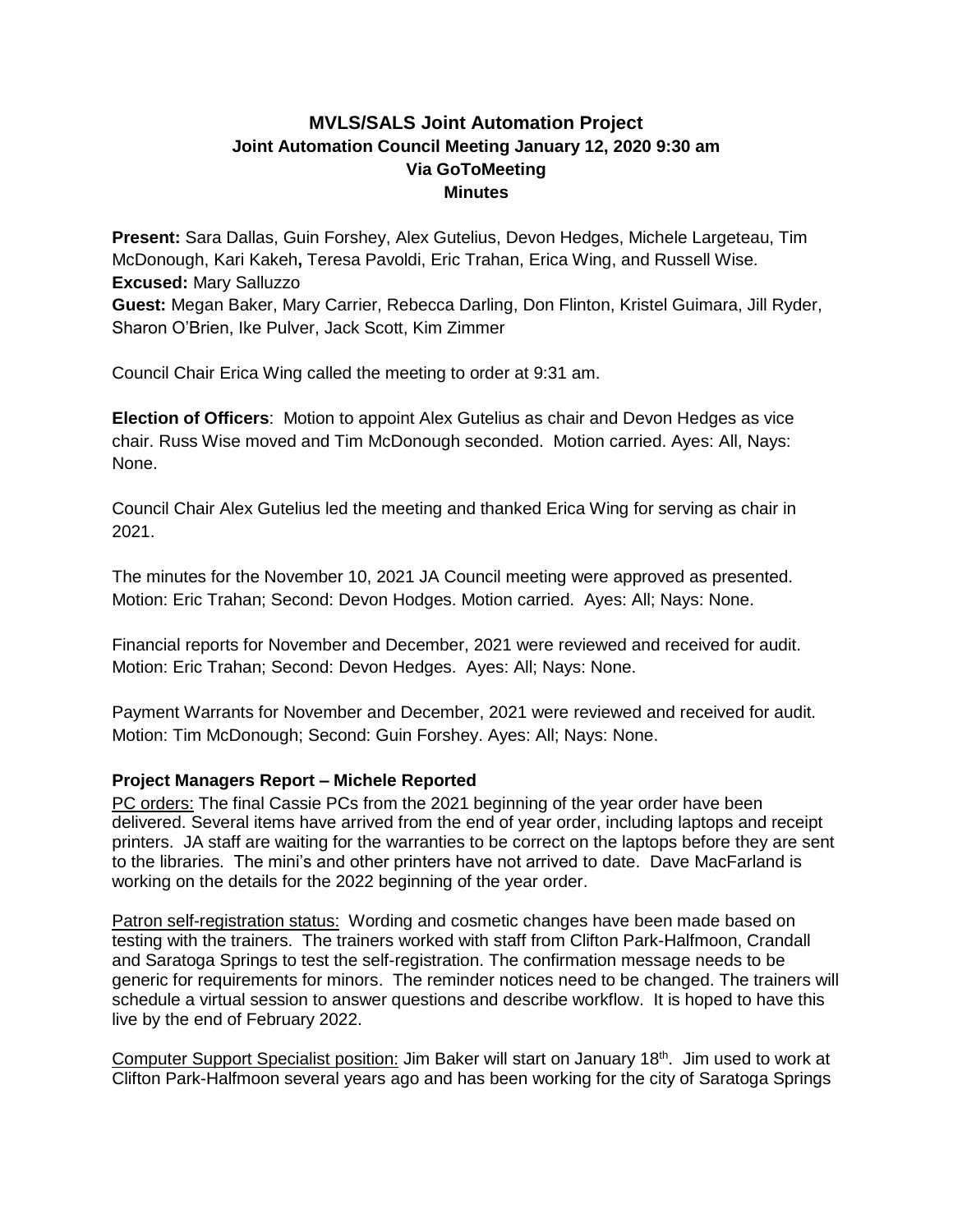since then. Jim has great experience and understanding of technical support in the libraries. He will be physically working in the SALS building.

SALS new phone system: JA is helping with the installation and configuration of a new VoIP phone system at SALS. With the new system, staff will answer their SALS phone extension from their cell phones or PCs when working from home. This will help with phone coverage for JA.

Year End: Jason Thomson has completed the year end processing and the NYS annual report creation for all libraries and the systems. He has released the reports to the systems to be reviewed and when they have been approved, the reports will be available on the JA intranet.

#### **Committee Reports:**

#### Finance Committee**:**

At the Annual Fee Discussion meeting, held on December 8, 2021, a recommendation was made to decrease the 2022 fees by 8% and have the libraries pay their telecommunication costs directly to the providers.

Many libraries currently pay their own telecommunication costs. With a reduction of JA fees, it was an appropriate time for this change.

MOTION: Decrease 2022 JA fees by 8% to a fee budget of \$667,971; and to standardize payment of library telecommunications invoices so that all are paid by the library, not by JA. Finance Committee Motion carried: Ayes: All; Nays: None

MOTION: to set 2023 JA fees at a 3% increase over 2022, bringing the JA fees budget amount to \$688,010 in 2023. Finance Committee Motion carried: Ayes: All; Nays: None

MOTION: to amend the 2022 JA Budget by decreasing the Fee Income line from \$726,055 to \$667,971; and to decrease the Telecommunications expense line from \$43,000 to \$18,468. Motion made by Eric Trahan; Seconded by Russ Wise; Motion carried: Ayes: All; Nays: none.

MOTION: to make the following changes to the approved 2022 JA budget, all in expense lines. To decrease Equipment from \$37,000 to \$32,000. To decrease Hardware Maintenance from \$11,000 to \$9,071. To increase Utilities from \$6,500 to \$10,617 To increase Building Maintenance from \$935 to \$1,075. To increase Insurance from \$2,400 to \$3,575. Motion made by Eric Trahan; Seconded by Russ Wise; Motion carried: Ayes: All; Nays: none.

MOTION: to amend the approved JA Budget to reflect the final 2021 Salaries and Benefits invoices not being paid until January 2022; increasing the Salaries line from \$477,692 to \$526,724; and the Benefits line from \$193,362 to \$209,763. Motion made by Eric Trahan; Seconded by Tim McDonough; Motion carried: Ayes: All; Nays: none.

Policy: No Report

PAC Steering: No report.